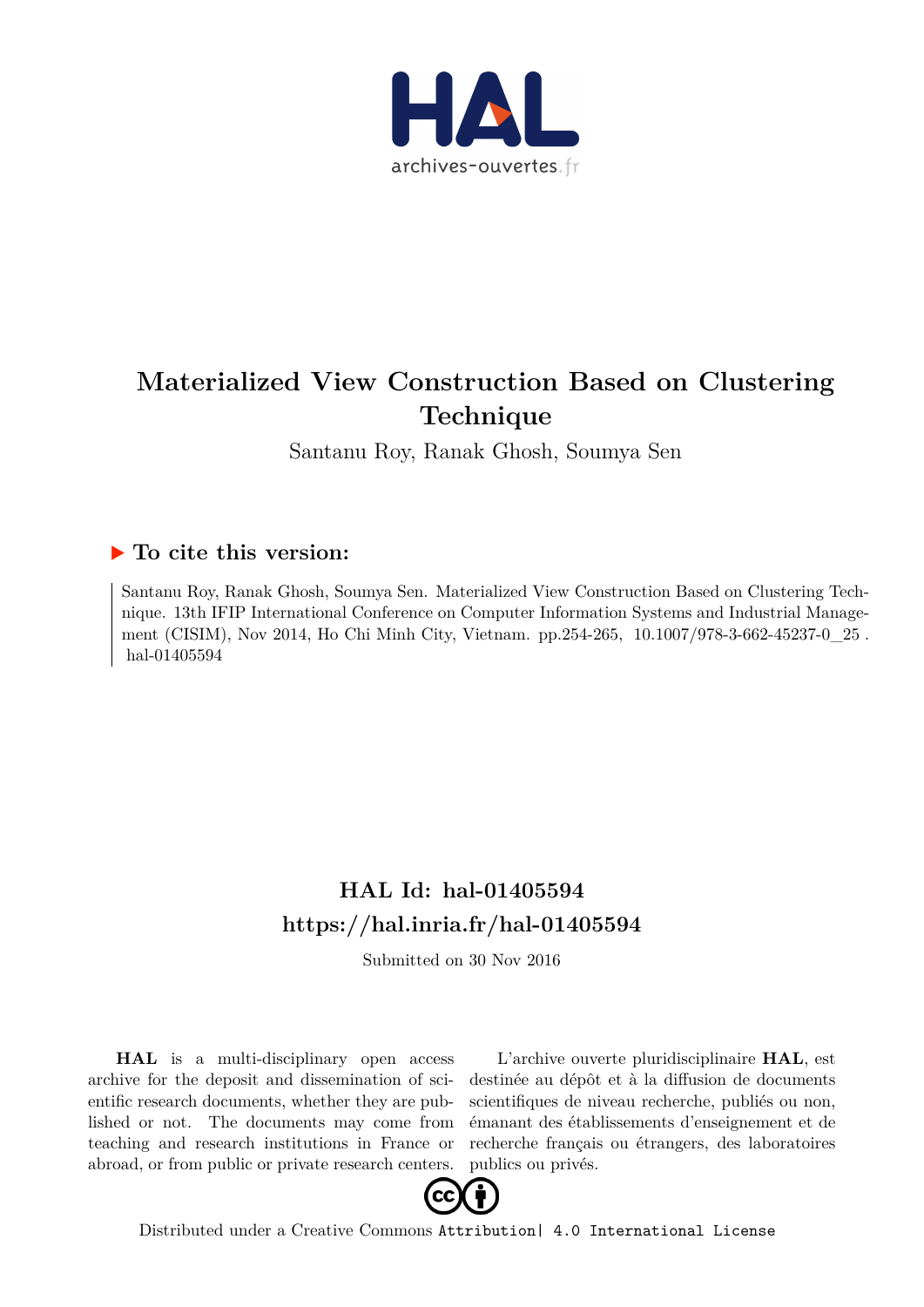# **Materialized View Construction Based on Clustering Techniques**

| Santanu Roy                     | Ranak Ghosh                                                            | Soumya Sen                    |
|---------------------------------|------------------------------------------------------------------------|-------------------------------|
| Department of MCA               | A.K.Choudhury School of                                                | A.K.Choudhury School of       |
| Future Institute of Engineering | <b>Information Technology</b>                                          | <b>Information Technology</b> |
| & Management Kolkata, India     | University of Calcutta                                                 | University of Calcutta        |
|                                 | santanuroy84@gmail.com ranakghoshmail@gmail.com iamsoumyasen@gmail.com |                               |

**Abstract.** Materialized view is important to any data intensive system where answering queries at runtime is subject of interest. Users are not aware about the presence of materialized views in the system but the presence of these results in fast access to data and therefore optimized execution of queries. Many techniques have evolved over the period to construct materialized views. However the survey work reveals a few attempts to construct materialized views based on attribute similarity measure by statistical similarity function and thereafter applying the clustering techniques. In this paper we have proposed materialized view construction methodology at first by analyzing the attribute similarity based on Jaccard Index then clustering methodology is applied using similarity based weighted connected graph. Further the clusters are validated to check the correctness of the materialized views.

**Keywords: Materialized View, Clustering, Jaccard Index, Attribute Similarity Matrix, Weighted graphs.**

### **1 Introduction**

The motivation to create materialized view is to ensure the availability of frequently accessed data such that the query execution takes place faster. A key measure to quantify the merit of materialized view is to compute the hit ratio. It is defined as the ratio of hit to the materialized view divided by the total numbers of requests/queries to the database system. Hit means in this context, availability of data in the materialized views to successfully answer the queries. Over the time numbers of researches have been carried out to form the materialized views based on different methodologies. In this section we focus on some of the useful techniques to form materialized views. Materialized view formation is often employed in database system as well as data warehouse and OLAP systems.

Query rewriting [1] is way to optimize query execution in materialized views. Extended query rewriting algorithm [1] on join relation with foreign key, studied query system based on materialized views has been performed. However [1] work fine with small databases. Regarding query writing, group-by plays an important role both in database and data warehouse based applications. Group-by returns a modified, abstract view of the existing database. It is very much in data warehouse applications as it corresponds to roll-up operations. Group query based on Materialized View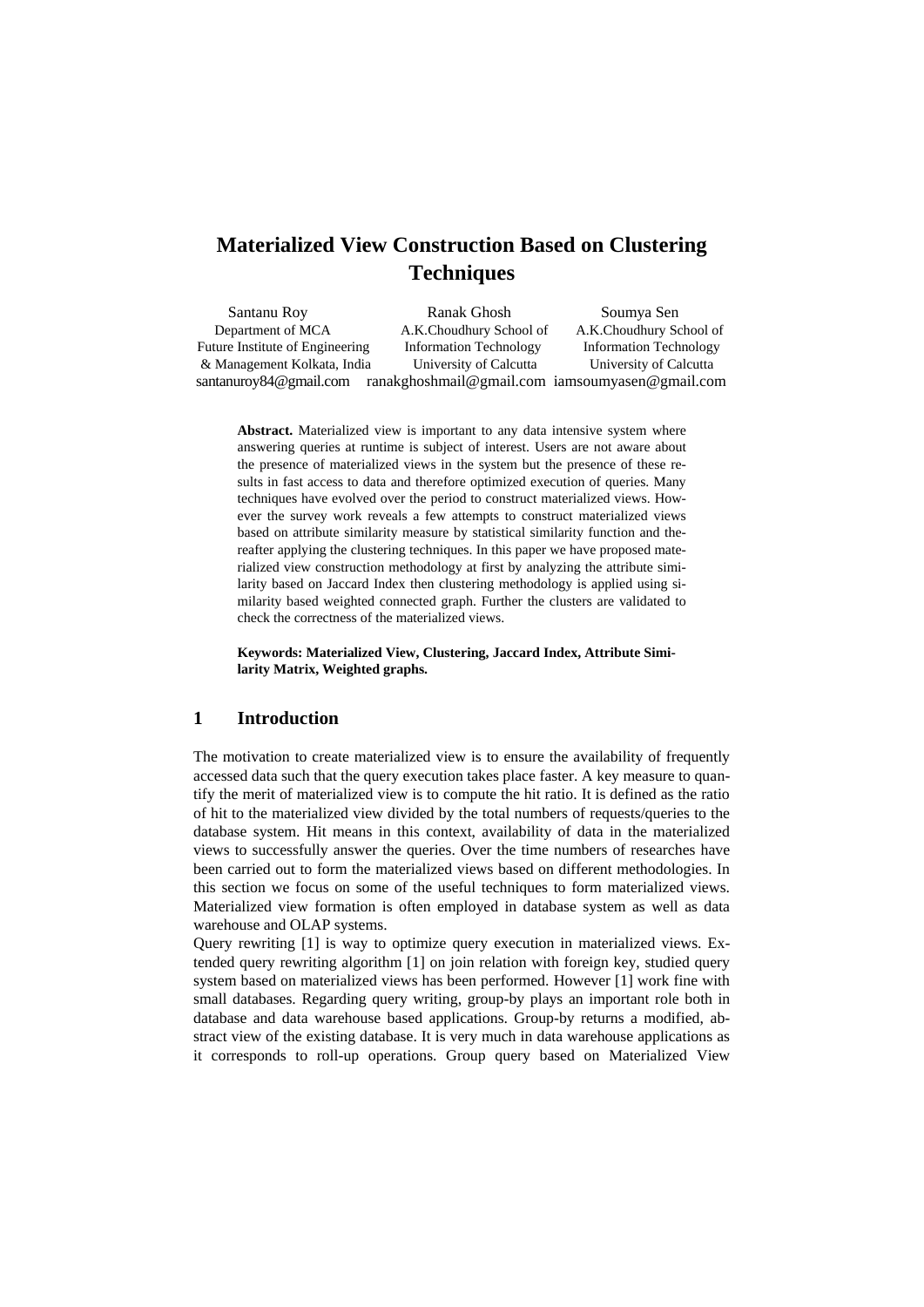(GQMV) [2] accelerate the searching process making full use of the star schema and the materialized view technology, and combining the concerns of group bond and the technology of materialized view. Different traditional methodologies like genetic algorithm, simulated annealing are applied to form materialized views. M.Lee et. al. proposed an efficient solution towards speeding up query execution using genetic algorithm [3]. This genetic algorithm [3] based approach explores the maintenancecost view selection problem in the context of OR view graphs. It performs better over the existing heuristic approaches. The problems with the greedy or heuristic approach fail are that, those fail to select good quality of materialized views in high dimensional data set. Simulated annealing based randomized view selection approach [4] select top-k views from multidimensional lattice which is useful in cube based data warehouse applications. Furthermore the simulated annealing approach has been upgraded further to incorporate parallel simulated annealing (PSA) to select views from an input Multiple View Processing Plan (MVPP) [5]. The extended scheme of parallelism [5] helps to work with multiple views and thousands of queries. As the numbers of queries grow into a system often the dynamic creation and modification of materialized views are high in demand. A dynamic cost model [6] was proposed based on threshold level incorporating the factors like view complexity, query access frequency, execution time and update frequency of the base table to select a subset of views from a large set of views to be materialized. Another work on dynamic materialized view [7] finds the workload permutation that produces the overall highest net benefit. A genetic algorithm [7] based approach was used to search the N! solution space, and to avoid materializing seldom-used Materialized Query Tables (MQT), those are pruned. The methodology dynamically manages the workload to get benefit over existing methods.

In some of research work on materialized views it focus on certain application areas. Here we consider few XML applications as XML is widely used in web applications. Answering XPATH queries using multiple materialized views is relatively a new problem, traditional methods work with one materialized view in XML applications. An NFA based approach called VFILTER [8] to filter views that cannot be used to answer a given query. Furthermore based on the output of VFILTER a heuristic method was proposed to identify a minimal view set that can answer a given query. An interesting problem in XML domain is to handle keyword queries. Materialized views could be used to solve the problem. The concept of Smallest Lowest Common Ancestor (SLCA) [9] was adopted for query result definition. It [9] identifies the relevant materialized views for a given query and develops an algorithm to find a small set of relevant views that can answer a query. Materialized views are often needs to be defined over data cubes in OLAP applications. Exact and appropriate functional dependencies and conditional functional dependencies (CFD) are redefined over previous summarization techniques such as condensed and quotient cubes [10]. This results in storage reduction however ensuring query performance. This also takes care whenever data is inserted or deleted from fact table (corresponds to base cuboid) materialized views are accordingly maintained. In another approach, materialization of cuboids is experimented on QC-tree which is most commonly used structure for data cubes in MOLAP. Though QC-tree achieves high compression ratio, still it is a fully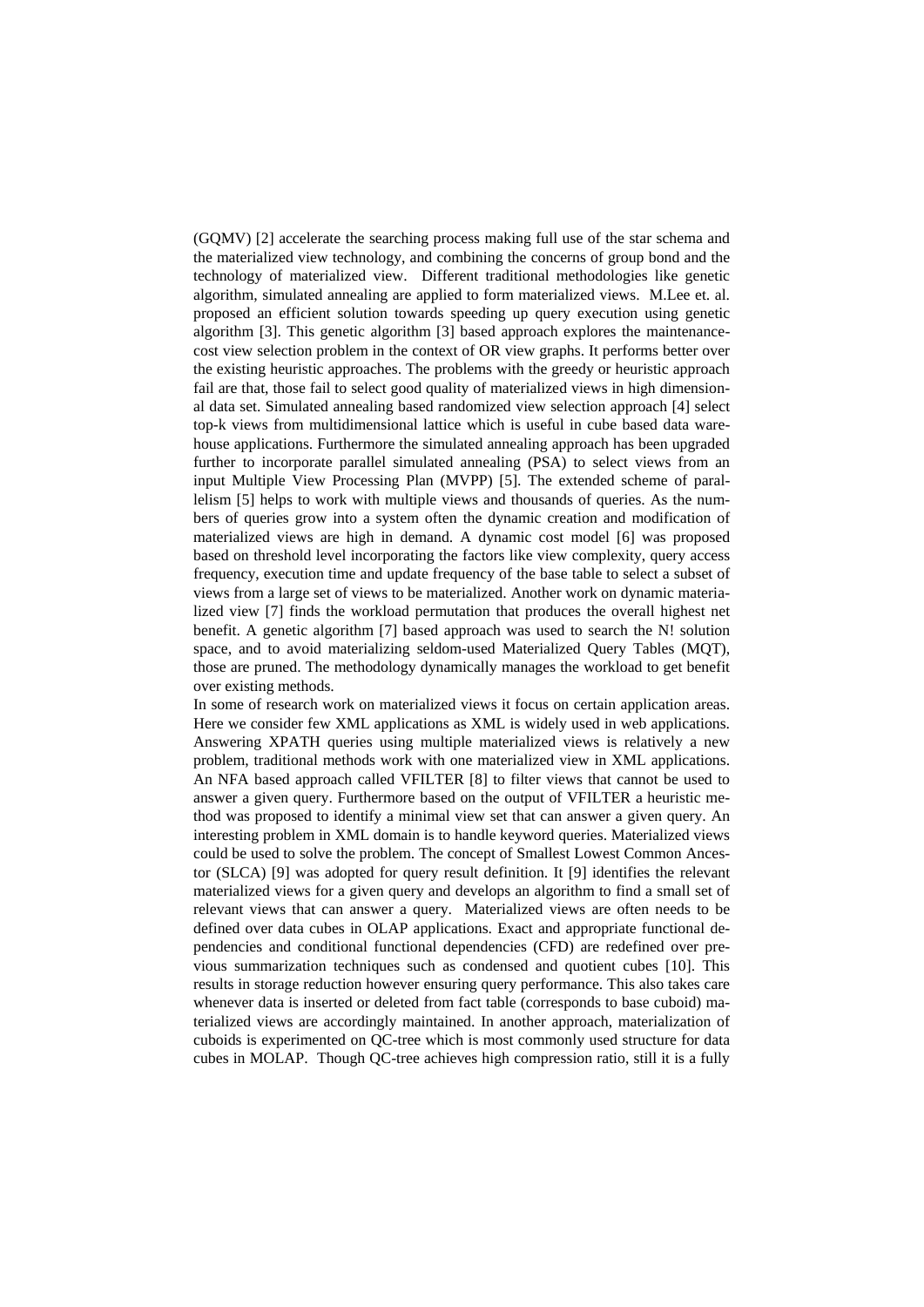materialized data cube. An algorithm was proposed in [11] to select and materialize some of the cells where as traditional methods require all the cells.

Modern day database system majorly run on relational databases and the corresponding OLAP application is called ROLAP. In relational model data is represented in the form of table and every table consists of attributes. The attributes within the table are functionally co-related. The analysis on the attribute affinity gives an idea of relationship among them. An analysis on attribute relationship is depicted in [12] where a numeric scale is constructed to enumerate the strength of associations between independent data attributes. However [12] don't propose any methodology to construct materialized view. In another research work linear regression [13] is used to measure the inter-association among attributes and this knowledge is used to form materialized view. The drawback of [12] and [13] is that both compute attribute relationship as a pair (two attributes) and this knowledge is guiding materialized view construction process. In this research work this drawback is identified and thus, after computing the pair wise relationship among attributes, materialized views are formed as cluster after analyzing the association among all the attributes. The different clusters are treated as different views, but however these views are further tested for validity. Among the created clusters, the clusters which are found to be valid by statistical analysis represent the final set of materialized views.

# **2 Proposed Methodology**

In previous section a survey work was carried out to describe different methodologies of constructing materialized views and identifying the drawback, a new technique of materialized view creation is proposed here based on attribute similarity and formation of clusters using weighted connected graphs.

The similarity function that is used to measure similarity between attributes is the Jaccard Index. Here the set of attributes along with the set of queries form a categorical data set in which each attribute can be treated as a categorical variable. There are few well established similarity functions to compare the similarity .between categorical variables. Here the Jaccard Index [14] is used to measure the similarity between the attributes.

Based on the similarity between attributes a novel weighted graph based clustering algorithm is proposed to construct the views. Similar attributes are grouped together to form every cluster. To form the cluster pair wise attribute similarity is considered but each of these clusters is not considered as materialized views immediately. The validity of is these clusters is checked by considering the similarity of every cluster member with all other members within a particular cluster. Only the valid clusters represent materialized views.

At first based on m queries and the participating n attributes in the m queries,

Attribute Usage Matrix  $(m \times n)$  is formed. From the Attribute Usage Matrix the attribute similarity is carried out here using Jaccard Index. After the similarity calculation between attributes the  $n \times n$  Attribute Similarity Matrix is formed. In the Attribute Similarity Matrix all the values which are greater or equal to a cut-off aver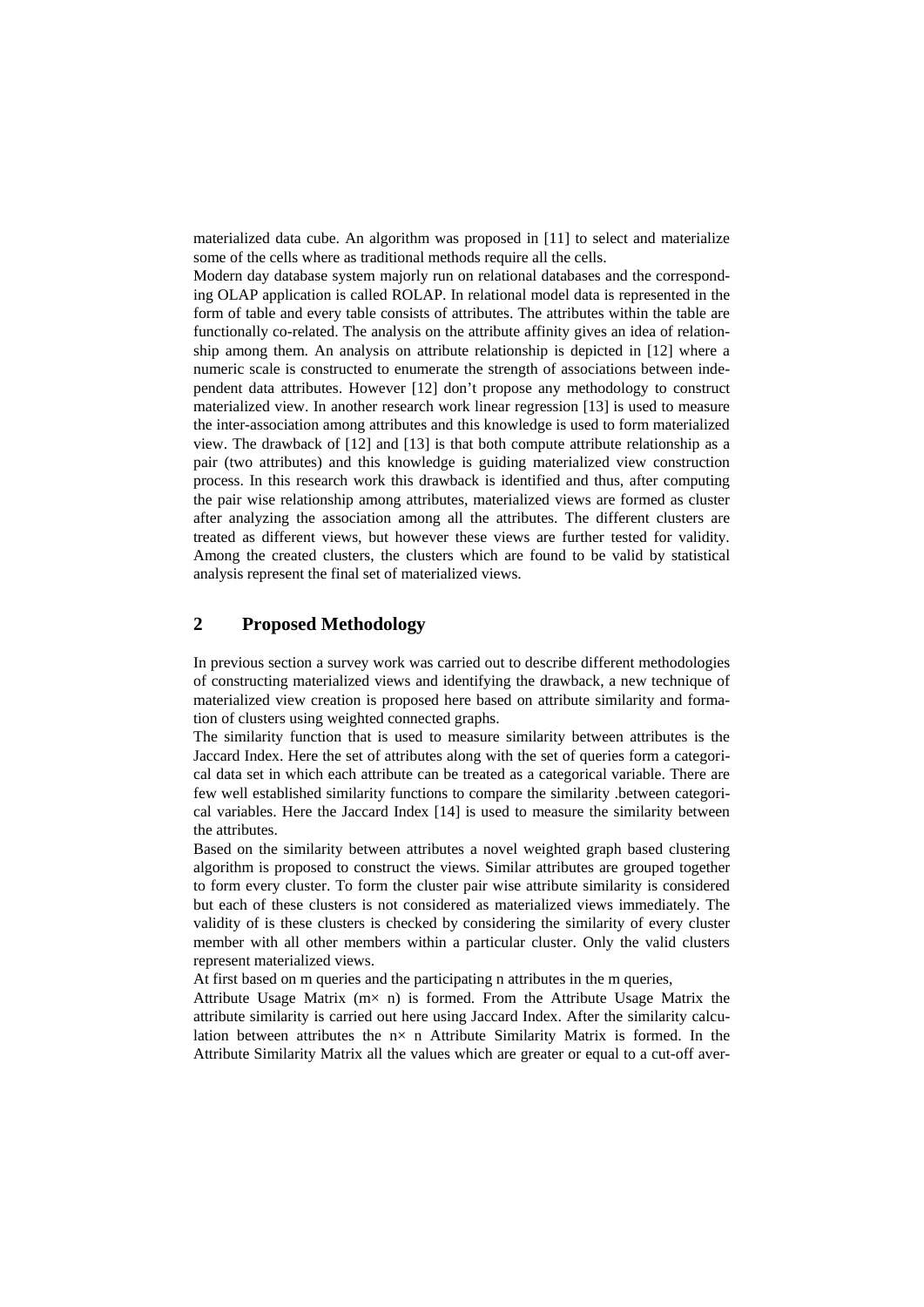age similarity value are considered for the construction of graphs to form the clusters. For each of these similarity values a set of weighted connected graphs are constructed. Every graph represents a cluster where the intra cluster members are tied together by a particular similarity function value. After the creation of the clusters they are tested for validation process. Here the similarity between each possible pairs of attributes within a cluster is calculated and accordingly the average similarity measure for each cluster centroid is calculated. After this step only the valid clusters are considered to be the materialized views.

#### **2.1 Definition of Jaccard Index**

The Jaccard Index measures similarity between two attributes expressed in vector form and is defined as the size of the intersection divided by the size of the union of the two vectors.

So, if  $A_i$  and  $A_j$  be two attributes then similarity between them is calculated as  $J (Ai, Ai) = (A_i \cap A_i) / (A_i \cup A_i)$  (Equation 1)  $A_i \cap A_j$  = Total number of occurrences where both  $(A_i)$  n and  $(A_i)$  n = 1,  $A_i \cup A_j$  = Total number of occurrences where either any one or both

 $(A_i)$  n or  $(A_i)$  n = 1;  $[(i \neq j)$  are the attribute indexes and n is the query index]

#### **2.2 Relevance of Using Jaccard Index for Attribute Similarity Calculation**

Measuring similarity or distance between two data points is a core requirement for several data mining and knowledge discovery tasks that involve distance computation. Here too the similarity between the pair of attributes is needed to be measured. The more similar or lesser distanced attributes are said to have greater affinity between themselves. For continuous data sets, the Minkowski Distance is a general method used to compute distance between two multivariate points. In particular, the Minkowski Distance of order 1 (Manhattan) and order 2 (Euclidean) are the two most widely used distance measures for continuous data. However it is not possible to directly compare two different categorical values where the values are not inherently ordered. In this scenario one way to compare the variables is to express each of these categorical variables in the form of vectors with multiple dimensions. Jaccard similarity is particularly used in positive space, where the outcome is neatly bounded in [0,1]. Here in the Attribute Usage Matrix output is either 1 or 0. Moreover in the attribute usage matrix every attribute is treated as a vector. Here the different queries form the dimensions and the attribute usage values of different queries are the value of each dimension corresponding to any attribute. Say,  $Q = \{Q_1, Q_2, Q_3\}$  be the set of queries. The attribute usage values corresponding to  $A_i$  is say, [1,0,1]. So in the attribute usage matrix  $A_i$  is represented as [1,0,1] which forms a vector suitable for comparison with other attributes using Jaccard Index.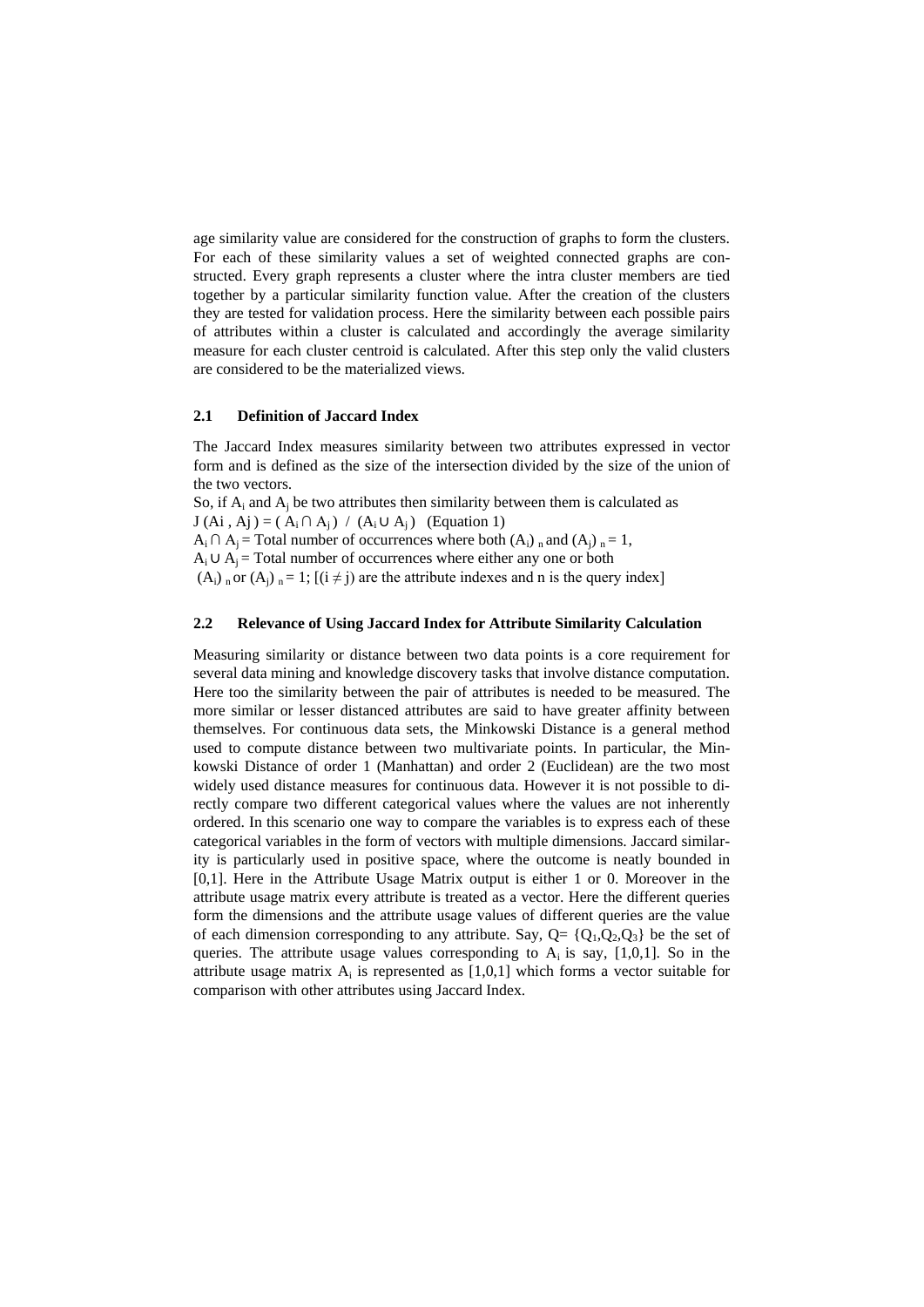#### **2.3 Components of Proposed Methodology**

**Attribute Usage Matrix:** An m×n binary valued matrix in which the value of each entry denoted by use (Aj, Qi ) is either 0 or 1. Let  $Q = \{Q1, Q2, \ldots, Qn\}$  be the set of user queries (applications) that will run on relation R(A1,A2,...An). Then, for each query Qi and attribute Aj, Attribute Usage Value, denoted by use $(Aj, Qi)$  is defined as use  $(Aj, Qi) = 1$  if attribute Aj is referenced by query qi, else use  $(Aj, Qi) = 0$ .

**Attribute Similarity Matrix:** Attribute Similarity matrix is an n×n matrix, each element of which is the similarity measure J (Ai, Aj) between any two attributes Ai and Aj according to equation 1. The diagonal elements in this matrix are similarity between the same attributes as  $i = j$ . So in the diagonal elements' #' is placed.

**Cut-off Average Similarity:** The similarity values between any pair of attributes range between [0, 1]. The average similarity value is 0.5. In this paper this value is chosen as the cut-off similarity value between any pair of attributes. This cut-off similarity is to be considered as an important parameter for the cluster formation and validation process. This cut-off value actually regulates the number of possible clusters and also number of attributes present as the members in a cluster. The value could be fixed to any value between 0 and 1, based on application.

**Construction of Connected Graphs From Attribute Similarity Matrix:** A set of disjoint connected weighted graphs are constructed from the Attribute Similarity Matrix. In each of these graphs  $G_i$ , the attributes represent the nodes and for any pair of attributes  $(A_i, A_j)$  which are expressed as node  $A_i$  and  $A_j$  in the graph, the Jaccard Index Value J  $(A_i, A_j)$  between them is the weight of the edge connecting them. The method of construction of connected graphs is stated as below:

a) At first all the similarity values which are greater or equal to Cut-off Average Similarity are identified. If no such value is found then graph construction process fails and therefore no views can be constructed whereas if some values are found they are inserted in a list L in descending order. So each element in L is a similarity measure value.

b) The number of elements in L is stored into a variable count. Starting from the first element (The highest Similarity value between any pair of attributes) each element is popped out until the list L is empty and for each element step c is repeated.

c) All the attribute pairs that have the similarity value equal to the currently popped out value from L are identified in the Attribute Similarity Matrix. After that each pair of the identified attributes are included as nodes in graph  $G_i$  (1≤ i ≤ count). Graph  $G_i$ is a connected weighted graph where every edge has the same weight values and is equal to the currently popped out similarity value from L.

For example let the popped out similarity value form L is x ( $(X \le 1)$ ) which is the similarity measure between  $A_i$  and  $A_j$ . Then an edge of weight x is inserted between  $A_i$  and  $A_j$  in graph  $G_i$ . Similarly if the similarity between  $A_i$  and  $A_k$  is x, an edge is inserted between  $A_i$  and  $A_k$ . As  $A_i$  is a common node for similarity value x, so  $A_i$ ,  $A_i \&$  $A_k$  form a connected weighted graph  $G_i$ .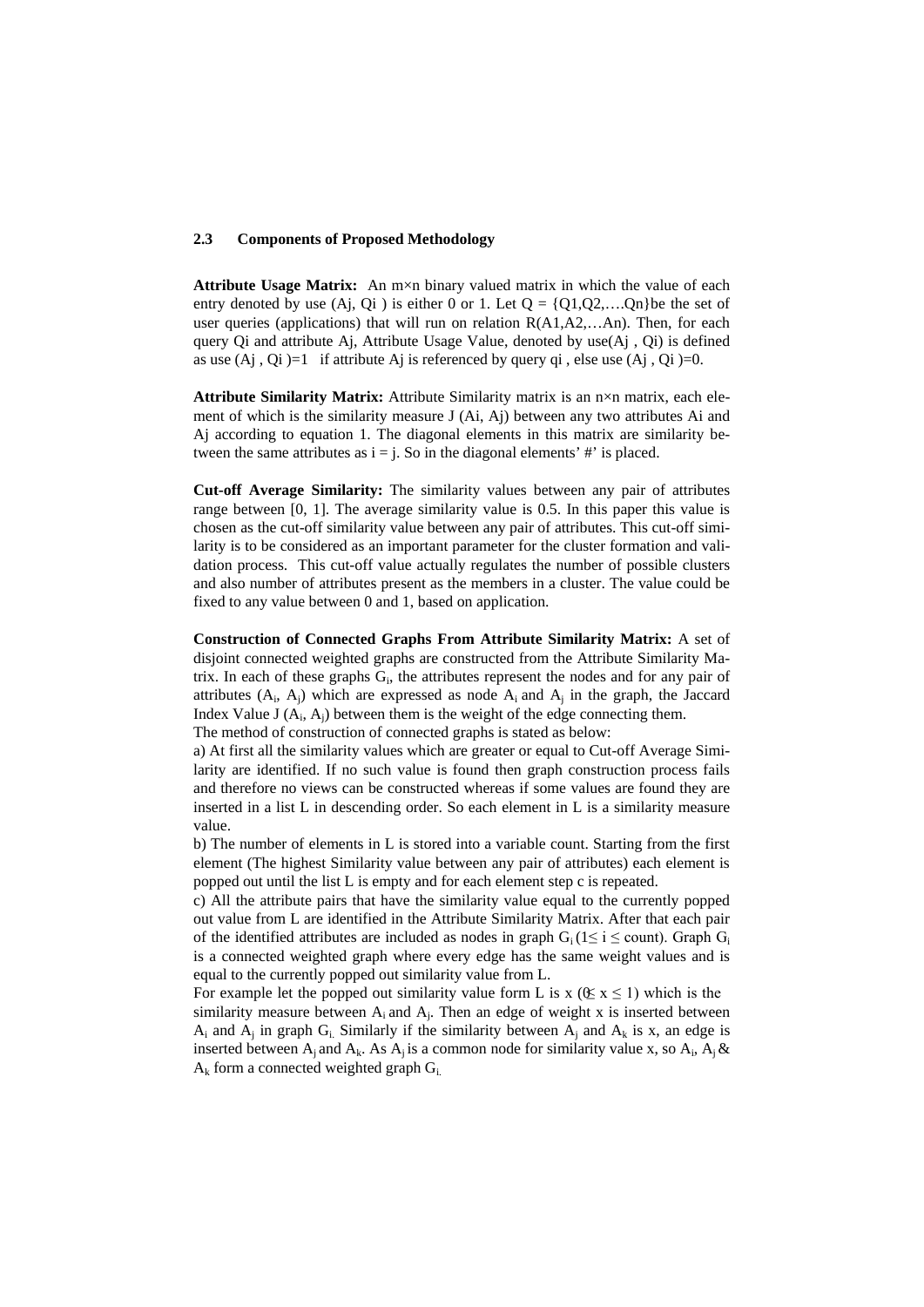d) If there are n number of similarity values in the Attribute Similarity Matrix which are greater or equal to the cut-off value then n number of connected disjoint graphs will be formed where each  $G_i (1 \le i \le n)$  represents a graph for a particular similarity value.

#### **Formation of Clusters From Connected Graph:**

Each connected graph  $G_i$  is treated as a cluster  $C_i$ , where the nodes (attributes) of graph  $G_i$  are the cluster members. If there are n numbers of graphs then n number of clusters will be formed.

#### **Average Similarity Value For Each of the Cluster Centroid:**

a) The Average Similarity Value is a measure of similarity of every attribute with all other attributes present in a particular cluster. If there are n number of attributes present in a particular cluster, then for any cluster  $C_i$  the Average Similarity Value for its centroid

$$
(\mathsf{C}_{\mathsf{i}})_{\text{avg}} = \frac{\Sigma_{\mathsf{i}=1}^{(\frac{n}{2})} \mathsf{J}(\mathsf{A}_{\mathsf{i}} \mathsf{A}_{\mathsf{j}})}{\binom{n}{2}} \quad \text{where } \mathsf{i} \neq \mathsf{j} \text{ (Equation 2)}
$$

The numerator of equation 2 gives the total similarity value for all possible pair of attributes inside cluster  $C_i$  and the denominator gives the number of possible combinations that can be made by taking 2 attributes together (Attribute- pair) from n number of attributes. So, equation 2 actually gives a measure of average similarity between all pairs of attributes inside a cluster, which is the average similarity value for that cluster centroid.

**Importance of Average Similarity Value for Cluster Centroid:** The Jaccard Index  $J(A_i, A_j)$  gives the measure between any two attributes. Say from the Attribute Similarity Matrix it is found that  $J(A_i, A_j) = J(A_i, A_k) \geq \text{cut-off}$ . So according to the graph construction method  $A_i$ ,  $A_j \& A_k$  belong to a cluster  $C_i$ . The graph construction method considers similarities between the pair  $A_i$ ,  $A_i$  and  $A_j$ ,  $A_k$  but does not consider similarity between  $A_i$  and  $A_k$ .  $A_i$  and  $A_k$  might be very dissimilar yet they are present in a single cluster. Hence the similarity between  $A_i$  and  $A_k$  should also be considered. If the cluster centroid average similarity is calculated then it gives the measure of association of any attribute with all other attributes present in that cluster. So if  $A_i$  and  $A_k$  are very dissimilar their similarity measure J  $(A_i, A_k)$  will be very small. This value will make a very small contribution to the overall value of  $(C_i)$  <sub>avg</sub>. Obviously the value of  $(C_i)$  avg will be less for this. If the cluster centroid average similarity is less then it means the intra cluster members don't have higher association between themselves. Therefore  $C_i$  will not be a valid cluster.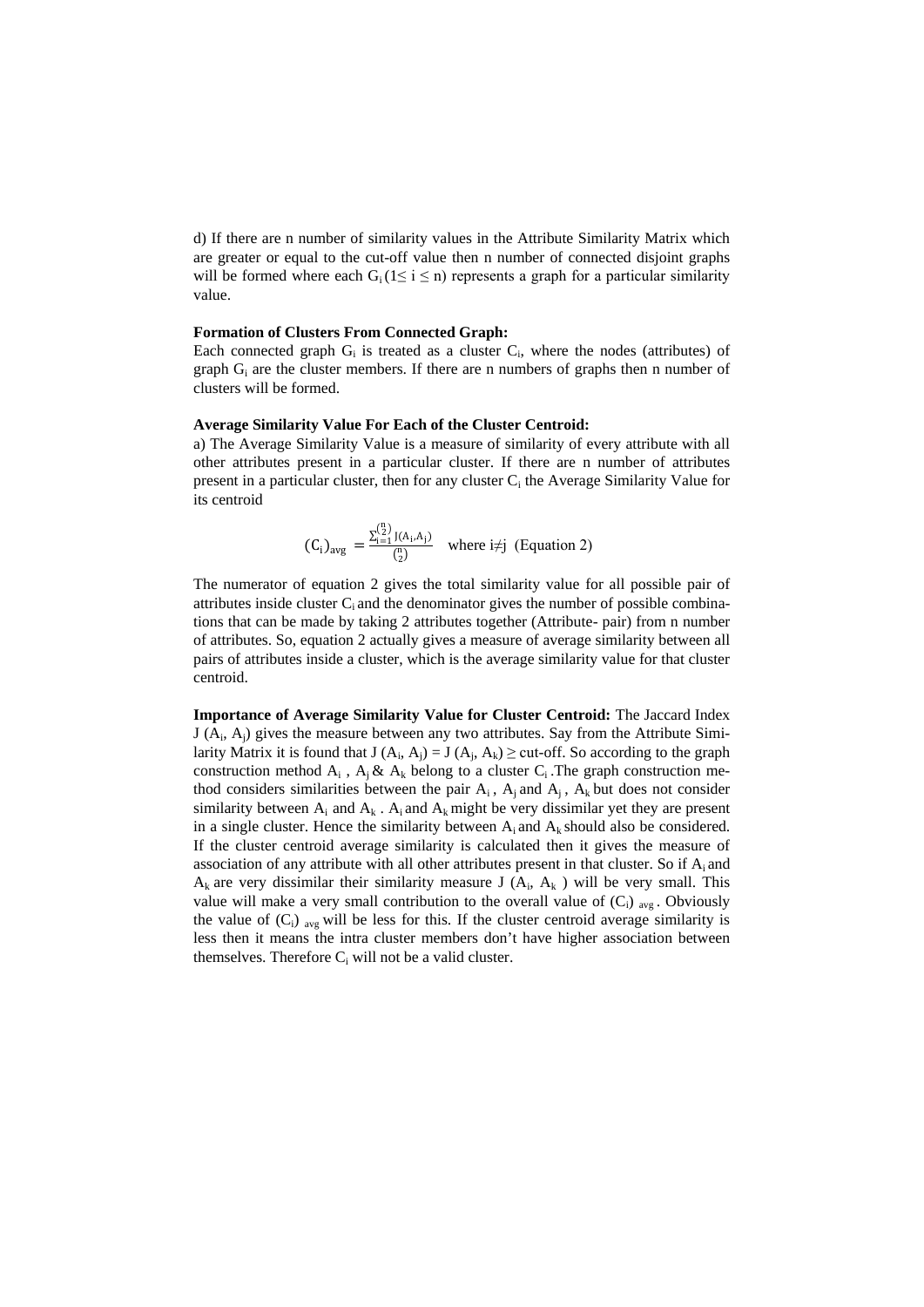# **3 Proposed Algorithm**

**Input:**  $R(A_1, A_2, \ldots, A_m)$ : The relation;  $Q = \{Q_1, Q_2, \ldots, Q_n\}$ : The set of user queries that will run on R; cut-off: Cut-off Average Similarity.

**Output:** C: The set of materialized views.

**Step 1:** Construct the m×n Attribute Usage Matrix where m is the number of attributes and n is the number of queries.

**Step 2:** Construct the n×n Attribute Similarity Matrix from the Attribute Usage Matrix.

 $\frac{1}{8}$  In step 3 the Graphs & the corresponding clusters are constructed\*/

**Step 3:**  $∀ (A<sub>i</sub>, A<sub>i</sub>) ∈$  Attribute Similarity Matrix, identify the attribute pair similarity values so that  $J(A_i, A_j) \geq \text{cut-off}.$ 

Store these values in a list L in descending order.

Store the number of elements in L into a variable count.

a) If count=0 then go to step 5. /\* The algorithm fails to draw any graph. Therefore no materialized view can be constructed \*/

b) If count  $> 0$  then Repeat until list L is empty

i) Pop the i<sup>th</sup> (1≤ i ≤ count) element from L. Store the value of the element into a variable x (  $0 \le x \le 1$ ).

ii) ∀ Attribute pairs  $(A_i, A_j)$  ∈ Attribute Similarity Matrix<br>If J  $(A_i, A_i) = x$ , then  $G_i \leftarrow G_i \cup A_i \cup A_i$  /\* Pair of attributes is inserted in If J  $(A_i, A_j) = x$ , then  $G_i \leftarrow G_i \cup A_i \cup A_j$  /\* Pair of attributes is inserted in  $G_i$ , where  $G_i$  represents the i<sup>th</sup> graph for i<sup>th</sup> highest similarity value.\*/

iii)  $C_i \leftarrow G_i$  /\*C<sub>i</sub> represents the i<sup>th</sup> cluster for i<sup>th</sup> highest similarity value.\*/

iv) C ← C ∪ C<sub>i</sub> /\* Each cluster C<sub>i</sub> is added to the set of clusters C \*/

/\* In step 4 the clusters are validated and materialized views are formed\*/

**Step 4:**  $\forall$  C<sub>i</sub>  $\in$  C, calculate (C<sub>i</sub>) <sub>avg</sub> by equation 2.

If  $(C_i)$  avg < cut-off then  $C \leftarrow C$  -  $C_i$ 

 $/*$  C represents the set of materialized views where each cluster  $C_i$  represents a valid materialized view \*/

**Step 5:** End.

### **4 Illustration by Example**

Let us consider a small example set of queries. This is only for the sake of a lucid explanation of the steps to be followed in the proposed algorithm

Say, there are ten queries  $(Q_1, Q_2, \ldots, Q_{10})$  in the set which use 12 different attributes namely  $(A_1, A_2, \ldots, A_{12})$ .

The queries are not given here due to space constraint, the example is shown starting from Attribute Usage Matrix.

**Step 1:** The use of these 12 attributes, by these 10 queries is shown in the Attribute Usage Matrix (Table 1) .If Attribute  $A_1$  is considered we can say  $A_1$  is used by query  $Q_2, Q_4$  and  $Q_7$ . So in vector from  $A_1$  can be expressed as  $A_1 = [0, 1, 0, 1, 0, 0, 1, 0, 0, 0]$ .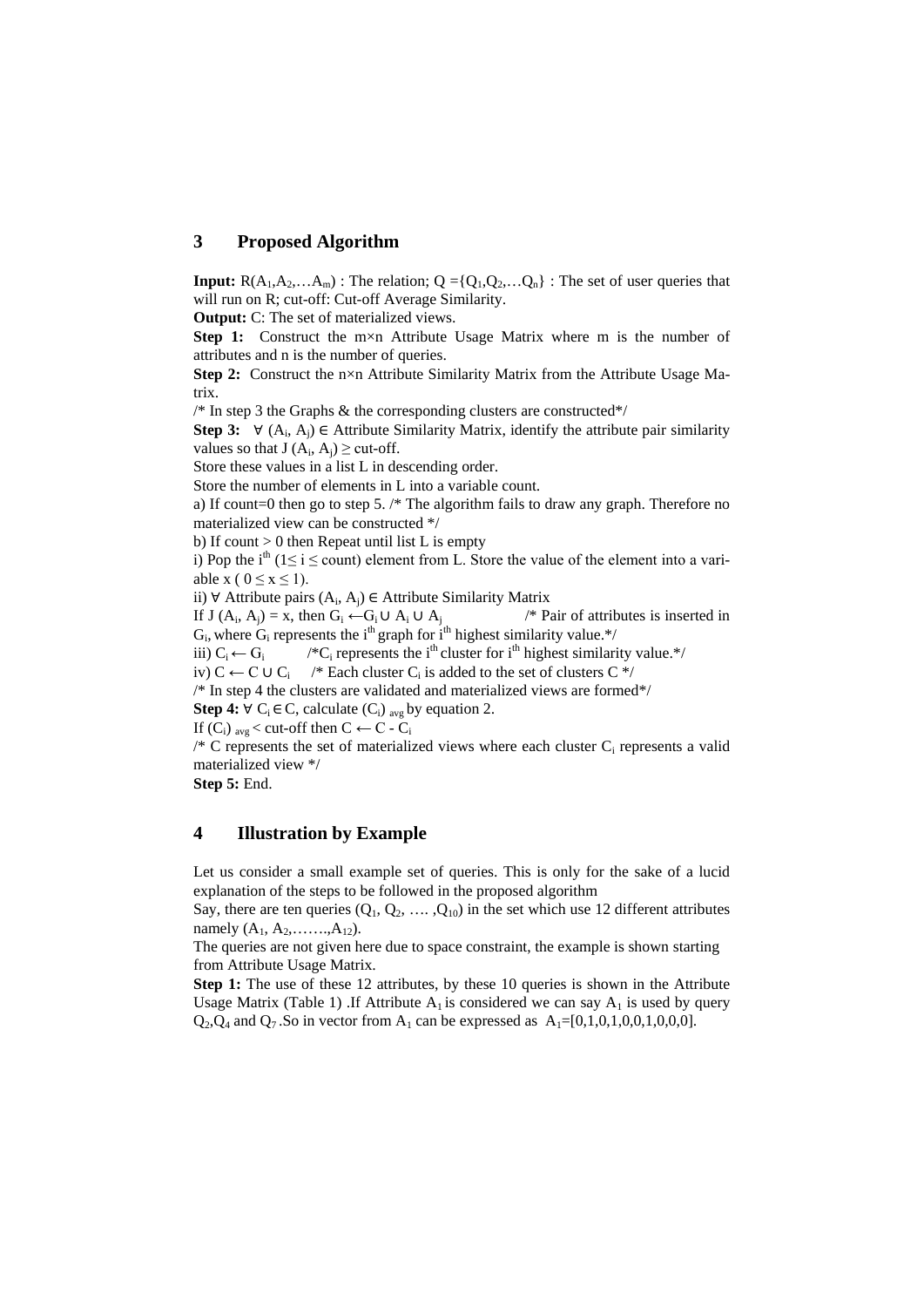|                | $Q_1$            | Q <sub>2</sub> | $Q_3$          | $Q_4$          | Q <sub>5</sub> | $Q_6$          | Q <sub>7</sub>   | $Q_8$          | Q <sub>9</sub> | $Q_{10}$       |
|----------------|------------------|----------------|----------------|----------------|----------------|----------------|------------------|----------------|----------------|----------------|
| $A_1$          | 0                | 1              | $\theta$       | 1              | $\overline{0}$ | $\overline{0}$ | 1                | 0              | $\overline{0}$ | $\overline{0}$ |
| A <sub>2</sub> | $\theta$         | $\theta$       | 1              | $\theta$       | 1              | $\overline{0}$ | 1                | $\overline{0}$ | 1              | $\overline{0}$ |
| $A_3$          | 1                | $\theta$       | 1              | 1              | $\overline{0}$ | $\overline{0}$ | 1                | $\overline{0}$ | 0              | 1              |
| $A_4$          | 1                | 1              | 1              | $\theta$       | $\theta$       | 1              | 1                | $\overline{0}$ | 0              | 0              |
| A <sub>5</sub> | 1                | $\theta$       | 1              | $\theta$       | 1              | 1              | $\theta$         | $\overline{0}$ | 1              | 1              |
| $A_6$          | $\boldsymbol{0}$ | $\theta$       | 1              | $\theta$       | 1              | 1              | 1                | 0              | 0              | 1              |
| $A_7$          | 1                | 1              | $\theta$       | 1              | 1              | 0              | $\theta$         | 1              | 0              | 1              |
| $A_8$          | $\overline{0}$   | 1              | 1              | $\overline{0}$ | 1              | $\overline{0}$ | $\overline{0}$   | 1              | 1              | 1              |
| A <sub>9</sub> | 1                | 1              | $\theta$       | $\overline{0}$ | 1              | 1              | 1                | $\overline{0}$ | 0              | 1              |
| $\rm A_{10}$   | 1                | $\theta$       | 1              | $\overline{0}$ | 1              | 1              | $\overline{0}$   | 0              | 1              | 0              |
| $A_{11}$       | 1                | 1              | $\overline{0}$ | $\overline{0}$ | $\overline{0}$ | 1              | 1                | 1              | $\overline{0}$ | 1              |
| $A_{12}$       | 0                | 0              | 1              | 1              | 1              | 1              | $\boldsymbol{0}$ | 0              | 0              | $\mathbf{1}$   |

**Table 1.** Attribute Usage Matrix

**Step 2:** The similarities J (A<sub>i</sub>, A<sub>i</sub>) between each pair of attributes (A<sub>i</sub>, A<sub>i</sub>) ( $1 \le i \le 12$ , 1≤ j≤12 and  $A_i \neq A_j$ ) are stored in Attribute Similarity Matrix. Here the Attribute Similarity Matrix is a  $12 \times 12$  matrix where the diagonal elements are indicated by '#'. Due to space constraint we can't represent the Attribute Similarity Matrix as a  $12 \times 12$ matrix; rather we have given the similarity values between each possible combination of attribute pairs below:

 $(A_1, A_2) = 0.166667$ ,  $(A_1, A_3) = 0.333333$ ,  $(A_1, A_4) = 0.333333$ ,  $(A_1, A_5) = 0$ ,  $(A_1, A_6) =$ 0.142857,  $(A_1, A_7) = 0.285714$ ,  $(A_1, A_8) = 0.125$ ,  $(A_1, A_9) = 0.285714$ ,  $(A_1, A_{10}) = 0$ ,  $(A_1, A_{11}) = 0.285714, (A_1, A_{12}) = 0.142857, (A_2, A_3) = 0.285714, (A_2, A_4) = 0.285714,$  $(A_2, A_5) = 0.5$ ,  $(A_2, A_6) = 0.5$ ,  $(A_2, A_7) = 0.125$ ,  $(A_2, A_8) = 0.428571429$ ,  $(A_2, A_9) =$ 0.25,  $(A_2, A_{10}) = 0.5$ ,  $(A_2, A_{11}) = 0.111111$ ,  $(A_2, A_{12}) = 0.285714$ ,  $(A_3, A_4) =$ 0.428571429,  $(A_3, A_5) = 0.375$ ,  $(A_3, A_6) = 0.428571429$ ,  $(A_3, A_7) = 0.375$ ,  $(A_3, A_8) =$ 0.222222,  $(A_3, A_9) = 0.375$ ,  $(A_3, A_{10}) = 0.25$ ,  $(A_3, A_{11}) = 0.375$ ,  $(A_3, A_{12}) =$ 0.428571429,  $(A_4, A_5) = 0.375$ ,  $(A_4, A_6) = 0.428571429$ ,  $(A_4, A_7) = 0.222222$ ,  $(A_4, A_8) =$ 0.222222,  $(A_4, A_9) = 0.57428571$ ,  $(A_4, A_{10}) = 0.428571429$ ,  $(A_4, A_{11}) = 0.57428571$ ,  $(A_4, A_{12}) = 0.25, (A_5, A_6) = 0.57428571, (A_5, A_7) = 0.333333, (A_5, A_8) = 0.5, (A_5, A_9) =$ 0.5,  $(A_5, A_{10}) = 0.833333$ ,  $(A_5, A_{11}) = 0.333333$ ,  $(A_5, A_{12}) = 0.428571429$ ,  $(A_6, A_7) =$ 0.222222,  $(A_6, A_8) = 0.375$ ,  $(A_6, A_9) = 0.57428571$ ,  $(A_6, A_{10}) = 0.428571429$ ,  $(A_6, A_{11})$  $= 0.375, (A_6, A_{12}) = 0.666667, (A_7, A_8) = 0.5, (A_7, A_9) = 0.5, (A_7, A_{10}) = 0.222222$  $(A_7,A_{11}) = 0.5$ ,  $(A_7,A_{12}) = 0.375$ ,  $(A_8,A_9) = 0.333333$ ,  $(A_8,A_{10}) = 0.375$ ,  $(A_8,A_{11}) =$  $0.333333$ , $(A_8, A_{12}) = 0.375$ ,  $(A_9, A_{10}) = 0.375$ ,  $(A_9, A_{11}) = 0.714285714$ ,  $(A_9, A_{12}) =$ 0.375,  $(A_{10}, A_{11}) = 0.2222222$ ,  $(A_{10}, A_{12}) = 0.428571429$ ,  $(A_{11}, A_{12}) = 0.2222222$ If the similarity between A1 and A2 is considered we find the value is 0.166667. **Explanation:** From the Attribute usage Matrix we find that  $A_1 = [0,1,0,1,0,0,1,0,0,0]$ 

and  $A_2=[0,0,1,0,1,0,1,0,1,0]$ .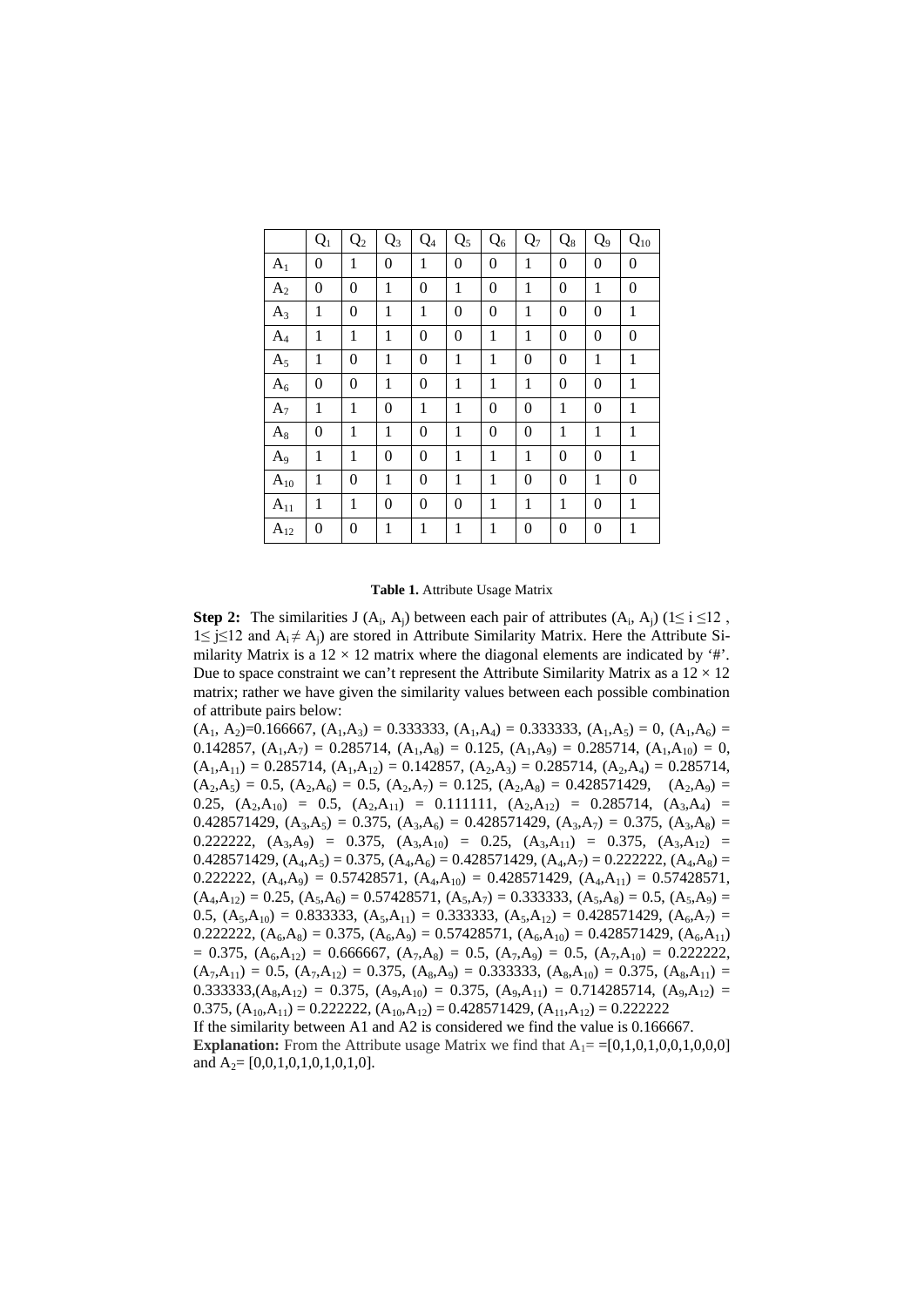$J(A_1, A_2) = (A_1 \cap A_2) / (A_1 \cup A_2)$  [From equation 1]

 $(A_1 \cap A_2) = 1$ ; because only for query  $Q_7$  both  $A_1$  and  $A_2$  are '1'.

 $(A_1 \cup A_2)$ =6; because A1 is '1' for queries  $Q_2$ ,  $Q_4$  and  $Q_7$ . So for  $A_1$  number of occurrences= 3.

 $A_2$  is '1' for queries  $Q_3$ ,  $Q_5$ ,  $Q_7$  and  $Q_9$ . So for  $A_2$  number of occurrences=4.

So total number of occurrences =  $(3+4)$  - 1 =6. Here 1 is subtracted since both A<sub>1</sub> and  $A_2$  are '1'for query  $Q_7$ . According to the definition of Jaccard Index this common occurrence should be considered only once not twice.

Therefore, J  $(A_1, A_2) = 1/6=0.166667$ .

**Step 3:** The cut-off similarity is taken as 0.5 in this paper.

The similarity values between attribute pairs which are greater or equal to cut-off are: i)  $(A_5, A_{10}) = 0.8333333$  ii)  $(A_9, A_{11}) = 0.714285714$  iii)  $(A_6, A_{12}) = 0.666667$ 

iv)  $(A_4, A_9) = (A_4, A_{11}) = (A_5, A_6) = (A_6, A_9) = 0.57428571$ 

v)  $(A_2, A_5) = (A_2, A_6) = (A_2, A_{10}) = (A_5, A_8) = (A_5, A_9) = (A_7, A_8) = (A_7, A_9) = (A_7, A_{10})$  $A_{11}$ ) = 0.5

**a)** As there are 5 similarity values greater or equal to cut-off so 5 graphs can be constructed from them.

**b)** The members of these 5 graphs are:

 $G_1 = \{A_5, A_{10}\}, G_2 = \{A_9, A_{11}\}, G_3 = \{A_6, A_{12}\}, G_4 = \{A_4, A_5, A_6, A_9, A_{11}\}$  and  $G_5 = \{A_2, A_5, A_6, A_7, A_8, A_9, A_{10}, A_{11}\}$ 

**Explanation of construction of graphs:** Let's for example consider graph G<sub>4</sub> shown in Figure 1.

This connected weighted graph is constructed for similarity value 0.571428571, where the nodes are  $A_4$ ,  $A_5$ ,  $A_6$ ,  $A_9$  and  $A_{11}$ . The edge weights between  $(A_4, A_9)$ ,  $(A_4, A_9)$  $A_{11}$ ), (A<sub>5</sub>, A<sub>6</sub>) and (A<sub>6</sub>, A<sub>9</sub>) are all 0.571428571.



Fig. 1. Graph G<sub>4</sub> where the weight value of each edge is 0.571428571

According to the algorithm, each graph is treated as a cluster. As 5 graphs are constructed so, 5 clusters  $(C_1, C_2, C_3, C_4$  and  $C_5$ ) are formed from them.

Hence after step 3, the set of materialized view C contains:

 $C = \{C_1 = (A_5, A_{10}), C_2 = (A_9, A_{11}), C_3 = (A_6, A_{12}), C_4 = (A_4, A_5, A_6, A_9, A_{11}), C_5 = (A_2, A_{12}), C_6 = (A_7, A_{11}), C_7 = (A_8, A_{12}), C_8 = (A_9, A_{12}), C_9 = (A_{11}, A_{12}, A_{13}), C_1 = (A_{11}, A_{12}, A_{13}), C_2 = (A_{12}, A_{13}), C_3 = (A_{13}, A_{13}), C_4 = (A_{14}, A_{15}), C_5 = (A_{$  $A_5$ ,  $A_6$ ,  $A_7$ ,  $A_8$ ,  $A_9$ ,  $A_{10}$ ,  $A_{11}$ }.

**Step 4:** The average similarity value  $(C_i)$  avg for each of the cluster centroid is calculated as:  $(C_1)_{avg} = 0.833333$ ,  $(C_2)_{avg} = 0.714285714$ ,  $(C_3)_{avg} = 0.666667$ ,  $(C_4)_{avg} =$ 0.5011905 and  $(C_5)$  <sub>avg</sub>=0.411918 (Calculated according to equation 2)

**Explanation of cluster centroid average similarity calculation:** Let's consider the calculation of cluster centroid average similarity for cluster C4.

In fig. 1 only the edges which had weights 0.571428571 were drawn and a connected graph  $G_4$  was formed between the nodes  $A_4$ ,  $A_5$ ,  $A_6$ ,  $A_9$  and  $A_{11}$ . The edges between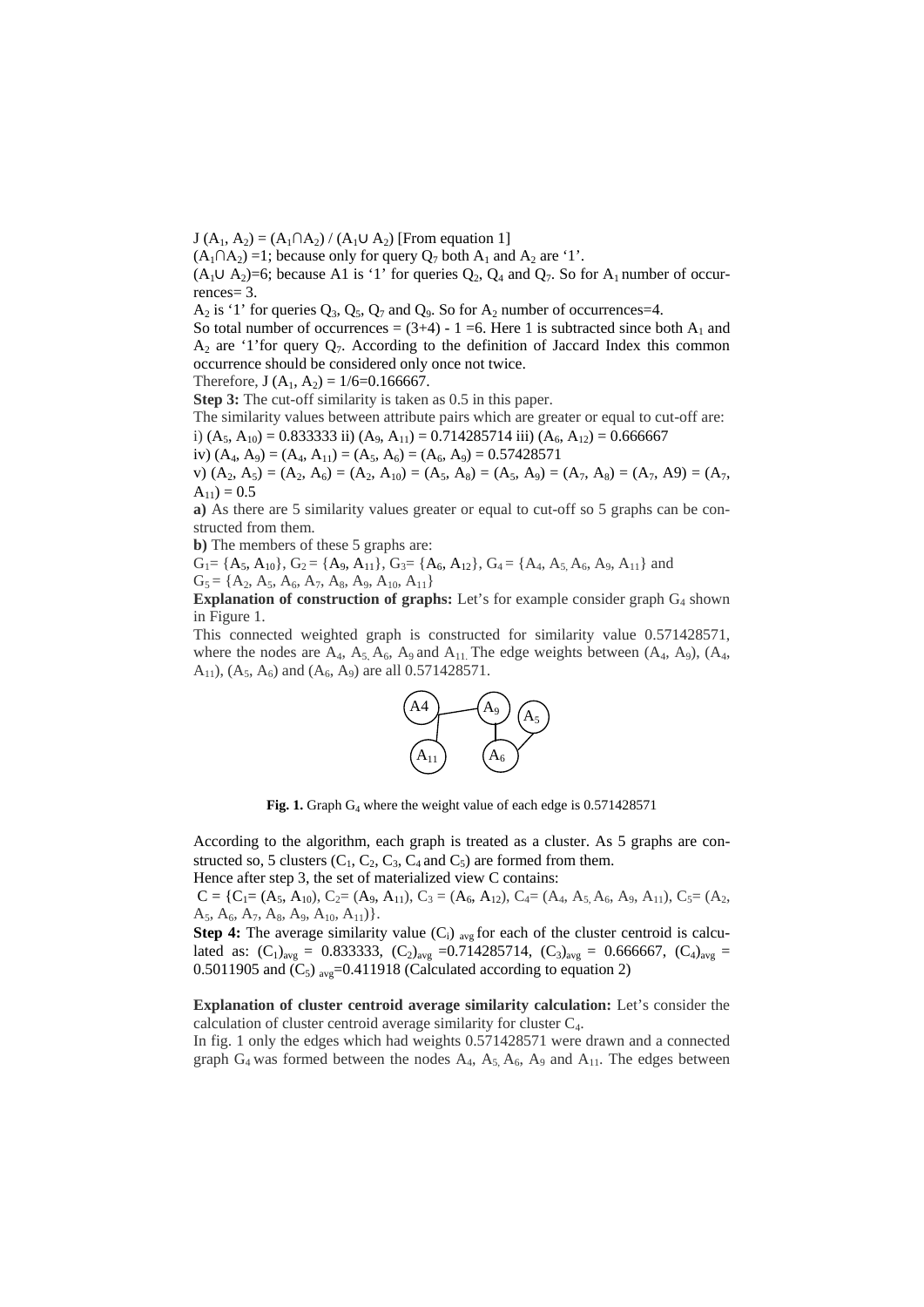$(A_4, A_6)$ , $(A_4, A_5)$ , $(A_5, A_9)$ , $(A_5, A_{11})$ , $(A_6, A_{11})$  and  $(A_9, A_{11})$  were not drawn and hence their weights were not considered in the graph construction method. Since each weight between the pair of nodes is the measure of association or similarity between the attributes. This fact is taken care of in this step.

If complete graph with all the possible edges and their weights is drawn it would look like Fig 2.



**Fig. 2.** Modified graph  $G_4$  with all possible pair of nodes connected

Cluster C<sub>4</sub> has 5 attributes (n=5), hence  $\binom{n}{2} = \binom{5}{2} = 10$ . The similarity values between all pair of attributes inside cluster  $C_4$  are taken from section (4.Step 2) and rewritten below:

 $(A_4, A_5)=0.375, (A_4, A_6)=0.428571429, (A_4, A_9)=0.571428571, (A_4, A_{11})=0.571428571, (A_{11})=0.571428571, (A_{11})=0.571428571, (A_{11})=0.571428571, (A_{11})=0.571428571, (A_{11})=0.571428571, (A_{11})=0.571428571, (A_{11})=0.571428571, (A_{11})=0$  $A_5, A_6$ =0.571428571,( $A_5, A_9$ )=0.5,( $A_5, A_{11}$ )=0.333333,( $A_6, A_9$ )=0.571428571,( $A_6, A_{11}$ )  $=0.375$ ,  $(A_9, A_{11})=0.714285714$ .

The Total  $(\sum_{i=1}^{(10)} J(A_i, A_j))$  of the above values = 5.011905.

The average  $(C_4)$  <sub>avg</sub> = (5.011905 /10) = 0.5011905 (From equation 2).

Similarly for cluster C<sub>5</sub> (n=8), (C<sub>5</sub>) <sub>avg</sub> can be calculated as (C<sub>5</sub>) <sub>avg</sub> = Total / $\binom{8}{2}$ 

 $= (11.53371 / 28) = 0.411918$ . [Refer to section (4.Step 2) for relevant data]

We find that only for cluster  $C_5$  the cluster centroid average similarity is less than cutoff .So,  $C_5$  is rejected and the valid clusters are  $C_1$ ,  $C_2$ ,  $C_3$  and  $C_4$ .

Since every valid cluster is treated as a materialized view, so finally we have 4 materialized views created for the given database: View-1  $(A_5, A_{10})$ , View-2  $(A_9, A_{11})$ , View-3  $(A_6, A_{12})$  and View-4  $(A_4, A_5, A_6, A_9, A_{11})$ .

## **5 Performance of the Proposed Clustering Algorithm**

K-means algorithm is most widely used clustering algorithm in different applications. The major drawbacks of the k-means clustering algorithm are: a) Number of desired clusters are predefined. However in this problem domain the numbers of clusters or materialized views can't be fixed. b) There is a continuous shifting of cluster members to form the final valid clusters. This increases the time and computational complexity of the algorithm.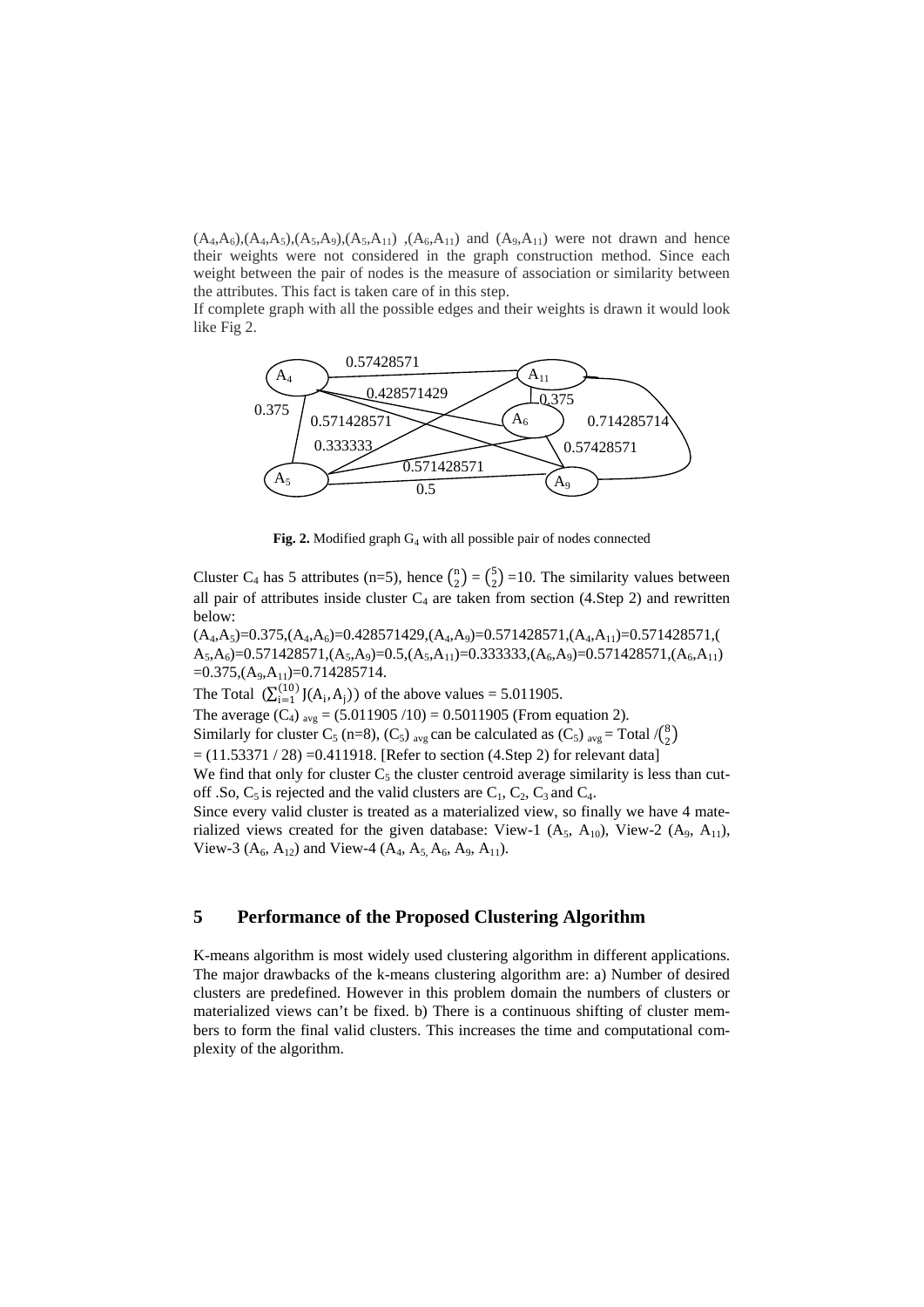In the proposed clustering algorithm the numbers of desired clusters is unknown at the beginning. There is no need to predefine the desired number of clusters. Secondly, the validation process of each cluster considers the cluster centroid similarity measure only and does not require any shifting between inter cluster members. After validation either a cluster is considered to be valid or is rejected. The valid clusters form the materialized views. In this way the proposed weighted graph based clustering algorithm outperforms k-means algorithm.

## **6 Conclusion & Future Work**

The paper contributes to the formation of materialized views using clustering technique. The existing techniques worked with pair wise attribute association only and at no stage considered the association or similarity of multiple attributes at a time. This research gap is identified in this paper and a method is introduced which measures the similarity function of every attribute with all other attributes present and this knowledge guides the construction of materialized views in the forms of cluster. Further a method is introduced which measures the quality of the materialized views in terms of intra attribute association. Only those views which have a predefined intra attribute association are therefore considered as the final materialized views.

This clustering based methodology may be further extended in distributed environment where the data servers are physically located in different geographical location. The proposed methodology need to be upgraded to consider access frequency of different queries at different sites, network bandwidth etc. to address the constraints of distributed systems. Apart from using the Jaccard Index the formation of distributed materialized views can also be done using other established similarity functions like Cosine Based Similarity and Tanimoto Coefficient. A comparative study of these methods and simulation in distributed environment would help to choose the appropriate methods for constructing materialized views.

#### **References**

- 1. [Yaying Hu,](http://link.springer.com/search?facet-author=%22Yaying+Hu%22) [Weifang Zhai,](http://link.springer.com/search?facet-author=%22Weifang+Zhai%22) [Yulong Tian,](http://link.springer.com/search?facet-author=%22Yulong+Tian%22) Tao [Gao](http://link.springer.com/search?facet-author=%22Tao+Gao%22) "Research and Application of Query Rewriting Based on Materialized Views" Springer [Information and Automation](http://link.springer.com/book/10.1007/978-3-642-19853-3) [Commu](http://link.springer.com/bookseries/7899)[nications in Computer and Information Science](http://link.springer.com/bookseries/7899) Volume 86, 2011, pp 85-91.
- 2. Li Guodong, Wang Shuai, Liu Chang'an, Ma Quanzhong "A modifying strategy of group query based on materialized view" IEEE 3rd International Conference on Advanced Computer Theory and Engineering (ICACTE), Volume 5 pp 381-384, Chengdu, China, 2010.
- 3. M.Lee, J.Hammer "Speeding up materialized view selection in data warehouses using a randomized algorithm" International Journal of Cooperative Information Systems, Vol.10 Issue.3 pp.327–353, 2001.
- 4. T V. Vijay Kumar, Santosh Kumar "Materialized View Selection Using Simulated Annealing" Big Data Analytics Lecture Notes in Computer Science Volume: 7678, 2012 pp 168-179.
- 5. Roozbeh Derakhshan, Bela Stantic, Othmar Korn, Frank Dehne "Parallel Simulated Annealing for Materialized View Selection in Data Warehousing Environments" Algorithms